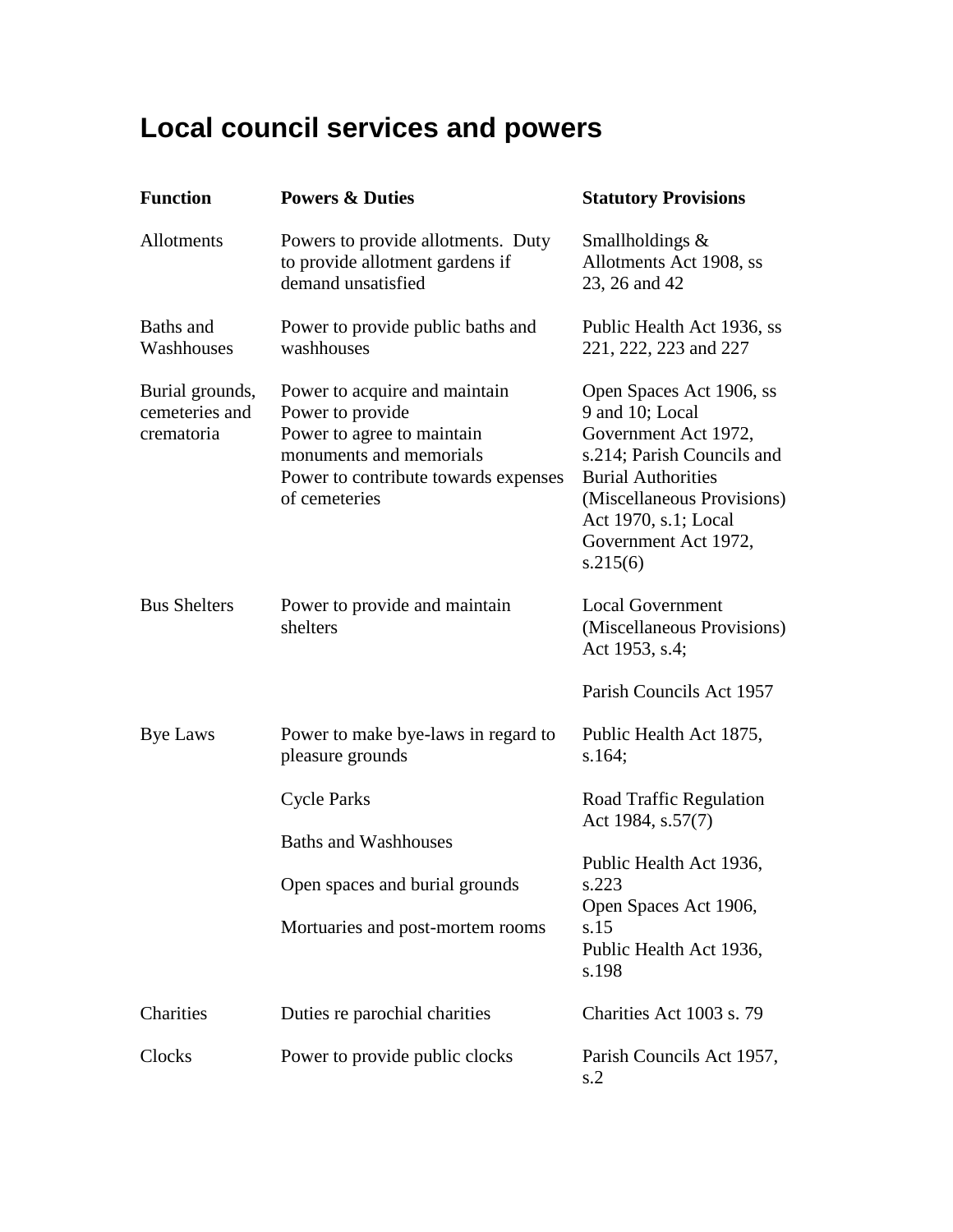| Closed<br>Churchyards             | Powers as to maintenance                                                                                                                                                                                                                                                                                                                                                                                                                                                                                                                                                                                                                                      | <b>Local Government Act</b><br>1972, s.215                                                                                                                                                                                                                                                                                                                                                   |
|-----------------------------------|---------------------------------------------------------------------------------------------------------------------------------------------------------------------------------------------------------------------------------------------------------------------------------------------------------------------------------------------------------------------------------------------------------------------------------------------------------------------------------------------------------------------------------------------------------------------------------------------------------------------------------------------------------------|----------------------------------------------------------------------------------------------------------------------------------------------------------------------------------------------------------------------------------------------------------------------------------------------------------------------------------------------------------------------------------------------|
| Commons and<br>common<br>pastures | Powers in relation to enclosure, as to<br>regulation and management, and as to<br>providing common pasture                                                                                                                                                                                                                                                                                                                                                                                                                                                                                                                                                    | Enclosure Act 1845; Local<br>Government Act 1894,<br>$s.8(4)$ ; Smallholdings and<br>Allotments Act 1908, s.34                                                                                                                                                                                                                                                                               |
| Conference<br>facilities          | Power to provide and encourage the<br>use of facilities                                                                                                                                                                                                                                                                                                                                                                                                                                                                                                                                                                                                       | <b>Local Government Act</b><br>1972, s.144                                                                                                                                                                                                                                                                                                                                                   |
| Community<br>centres              | Power to provide and equip buildings<br>for use of clubs having athletic, social<br>or educational objectives                                                                                                                                                                                                                                                                                                                                                                                                                                                                                                                                                 | <b>Local Government</b><br>(Miscellaneous Provisions)<br>Act 1976 s.19                                                                                                                                                                                                                                                                                                                       |
| Crime<br>prevention               | Powers to spend money on various<br>crime prevention measures                                                                                                                                                                                                                                                                                                                                                                                                                                                                                                                                                                                                 | <b>Local Government and</b><br>Rating Act 1997, s.31                                                                                                                                                                                                                                                                                                                                         |
| Drainage                          | Power to deal with ponds and ditches                                                                                                                                                                                                                                                                                                                                                                                                                                                                                                                                                                                                                          | Public Health Act 1936,<br>s.260                                                                                                                                                                                                                                                                                                                                                             |
| Entertainment<br>and the arts     | Provision of entertainment and<br>support of the arts                                                                                                                                                                                                                                                                                                                                                                                                                                                                                                                                                                                                         | <b>Local Government Act</b><br>1972, s.145                                                                                                                                                                                                                                                                                                                                                   |
| Gifts                             | Power to accept                                                                                                                                                                                                                                                                                                                                                                                                                                                                                                                                                                                                                                               | <b>Local Government Act</b><br>1972, s.139                                                                                                                                                                                                                                                                                                                                                   |
| <b>Highways</b>                   | Power to repair and maintain public<br>footpaths and bridle-ways<br>Power to light roads and public<br>places<br>Provision of litter bins<br>Power to provide parking places for<br>vehicles, bicycles and motor-cycles<br>Power to enter into agreement as to<br>dedication and widening<br>Power to provide roadside seats and<br>shelters, and omnibus shelters<br>Consent of parish council required for<br>ending maintenance of highway at<br>public expense, or for stopping up or<br>diversion of highway<br>Power to complain to district councils<br>as to protection of rights of way and<br>roadside wastes<br>Power to provide traffic signs and | Highways Act 1980, ss.43,<br>50<br>Parish Councils Act 1957,<br>s.3<br>Highways Act 1980, s.301<br>Litter Act 1983, ss.5, 6<br>Road Traffic Regulation<br>Act 1984, ss.57, 63<br>Highways Act 1980, ss.30,<br>72<br>Parish Councils Act 1957,<br>s.1<br>Highways Act 1980, ss.47,<br>116<br>Highways Act 1980, s.130<br>Road Traffic Regulation<br>Act 1984, s.72<br>Highways Act 1980, s.96 |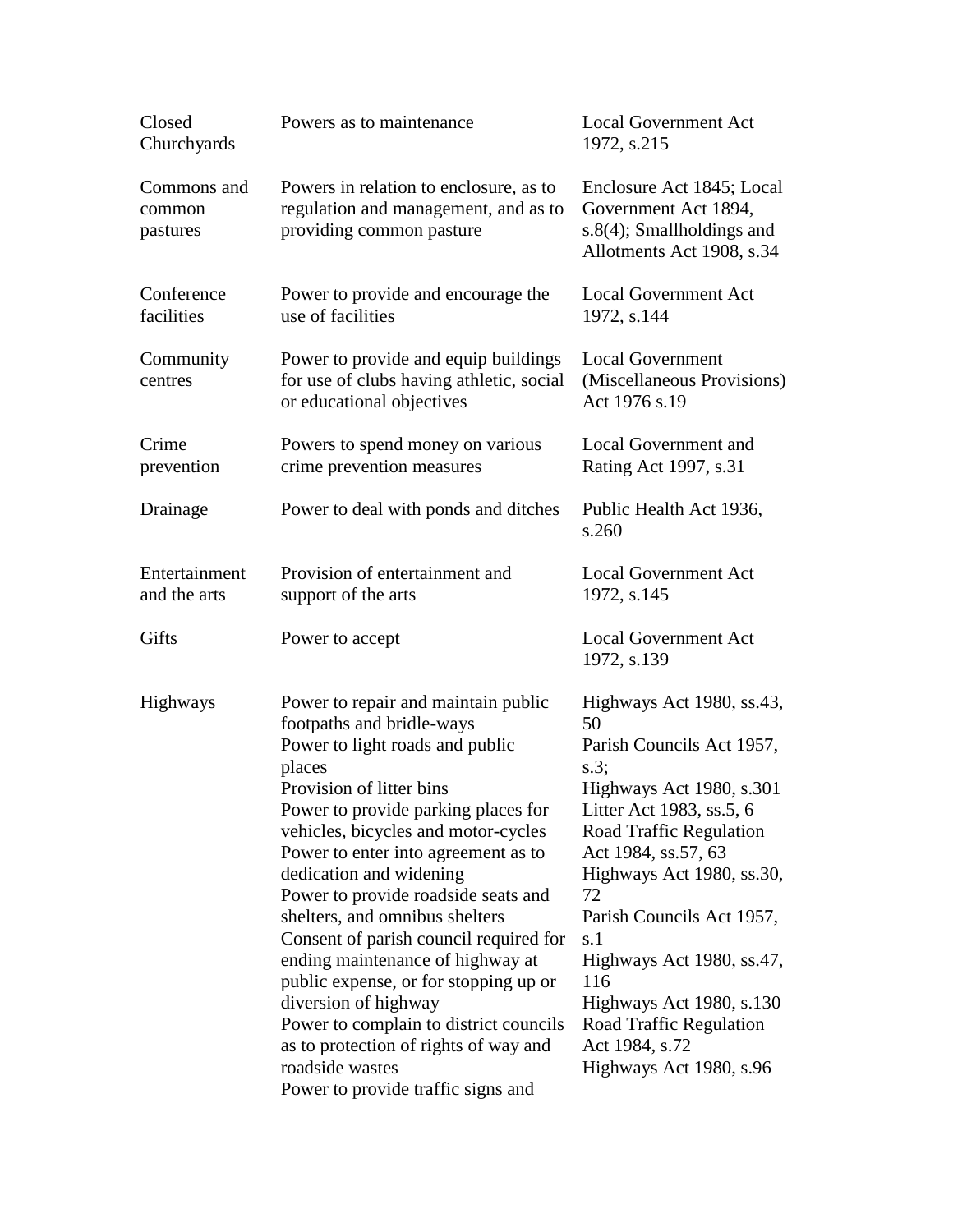|                                                 | other notices<br>Power to plant trees etc. and to<br>maintain roadside verges                                                                                                                                 |                                                                                                     |
|-------------------------------------------------|---------------------------------------------------------------------------------------------------------------------------------------------------------------------------------------------------------------|-----------------------------------------------------------------------------------------------------|
| Investments                                     | Power to participate in schemes of<br>collective investment                                                                                                                                                   | <b>Trustee Investments Act</b><br>1961. S.11                                                        |
| Land                                            | Power to acquire by agreement, to<br>appropriate, to dispose of land<br>Power to accept gifts of land                                                                                                         | <b>Local Government Act</b><br>1972, ss.124, 126, 127<br><b>Local Government Act</b><br>1972, s.139 |
| Litter                                          | Provision of receptacles                                                                                                                                                                                      | Litter Act 1983, ss.5, 6                                                                            |
| Lotteries                                       | Powers to promote                                                                                                                                                                                             | Lotteries and Amusement<br>Act 1976, s.7                                                            |
| Mortuaries and<br>post mortem<br>rooms          | Powers to provide mortuaries and<br>post mortem rooms                                                                                                                                                         | Public Health Act 1936,<br>s.198                                                                    |
| <b>Nuisances</b>                                | Power to deal with offensive ditches                                                                                                                                                                          | Public Health Act 1936,<br>s.260<br>Public Health Act 1875,<br>s.164                                |
| Open spaces                                     | Power to acquire land and maintain                                                                                                                                                                            | Open Spaces Act 1906,<br>ss.9 and 10                                                                |
| Parish Property<br>and Documents                | Powers to direct as to their custody                                                                                                                                                                          | <b>Local Government Act</b><br>1972, s.226                                                          |
| Postal and<br>telecommunicat<br>ions facilities | Power to pay the Post Office, British<br>Telecommunications or any other<br>public telecommunications operator<br>any loss sustained providing post or<br>telegraph office or<br>telecommunication facilities | Post Office Act 1953, s.51;<br><b>Telecommunications Act</b><br>1984, s.97                          |
| Public buildings<br>and village hall            | Power to provide buildings for<br>offices and for public meetings and<br>assemblies                                                                                                                           | <b>Local Government Act</b><br>1972, s.133                                                          |
| Public<br>Conveniences                          | Power to provide                                                                                                                                                                                              | Public Health Act 1936,<br>s.87                                                                     |